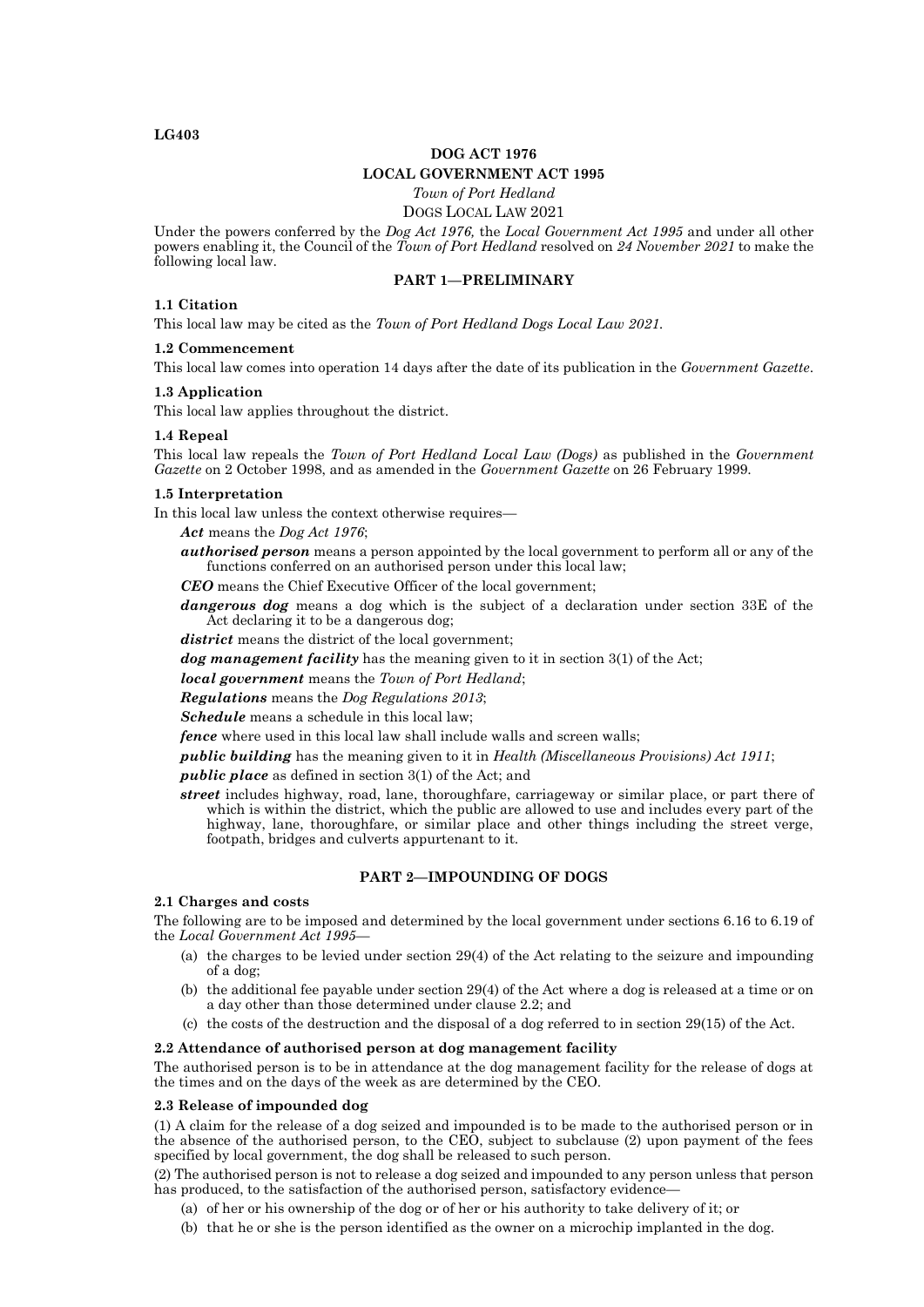# **PART 3—REQUIREMENTS AND LIMITATIONS ON THE KEEPING OF DOGS**

# **3.1 Dogs to be confined**

(1) The owner or occupier of premises within the district on which a dog is kept shall—

- (a) ensure that the means exist on the premises for effectively confining the dog within the premises; and
- (b) cause the portion of the premises on which the dog is kept to be fenced in a manner capable of confining the dog to that portion in accordance with the provisions of this local law.

(2) Every part of a fence used to confine a dog shall be of a type, height and construction which, having regard to the breed, age, size and physical condition of the dog, shall be capable of preventing the dog, at all times from passing over, under or through it.

(3) Where a gate forms part of fence, the gate shall—

- (a) be kept closed at all times except when the dog is not kept on the premises;
- (b) be fitted with an effective self-closing mechanism and an effective self-latching mechanism attached to the inside of the gate; and
- (c) be fitted with a mechanism which enables the gate to be locked.

(4) Where an occupier fails to comply with subclause (1), he or she commits an offence.

**Penalty:** Where the dog is a dangerous dog, \$4,000; otherwise \$2,000.

# **3.2 Limitation on the number of dogs**

(1) This clause does not apply to premises which have been—

- (a) licensed under Part 4 as an approved kennel establishment; or
- (b) granted an exemption under section 26(3) of the Act.

(2) The limit on the number of dogs which may be kept on any premises is, for the purpose of section 26(4) of the Act—

- (a) if the premises are situated on a lot having an area of 4 hectares or more—6 dogs over the age of 3 months and the young of those dogs under that age; or
- (b) if the premises are situated on any other lot—2 dogs over the age of 3 months and the young of those dogs under that age and a maximum of 3 dogs with an application

# **PART 4—APPROVED KENNEL ESTABLISHMENTS**

#### **4.1 Interpretation**

In this Part and in Schedule 2—

*licence* means a licence to keep an approved kennel establishment on premises;

*licensee* means the holder of a licence; and

*premises,* in addition to the meaning given to it in section 3 of the Act, means the premises described in the application for a licence.

#### **4.2 Application for licence for approved kennel establishment**

An application for a licence must be made in the form of that in Schedule 2, and must be lodged with the local government together with-

- (a) a plan showing the details and specifications of all kennel and yards appurtenant thereto and showing the distances from the kennels to the boundaries of the land the subject of the application and all buildings on the land;
- (b) such other information reasonably required by the local government; and
- (c) the fee for the application for a licence referred to in clause 4.10(1).

# **4.3 Notice of proposed use**

(1) A person seeking the issue of a license to keep an approved kennel establishment shall—

- (a) give notice of the proposed use of the land in writing to the owners and occupiers of all adjoining land and premises; and
- (b) advertise the intention to do so in a newspaper having circulation in the area at least 14 days before application is made with the local government.
- (2) The notices in subclause (1) must specify that—
	- (a) any written submissions as to the proposed use are to be lodged with the CEO within 14 days of the date the notice is given; and
	- (b) the application and plans and specifications may be inspected at the offices of the local government.

(3) Where—

- (a) the notices given under subclause (1) do not clearly identify the premises; or
- (b) a notice given under subclause  $(1)(a)$  is of a size or in a location in the newspaper which, in the opinion of the local government, would fail to serve the purpose of notifying persons of the proposed use of the premises,

then the local government may refuse to determine the application for a licence until the notices or notice, as the case may be, is given in accordance with its directions.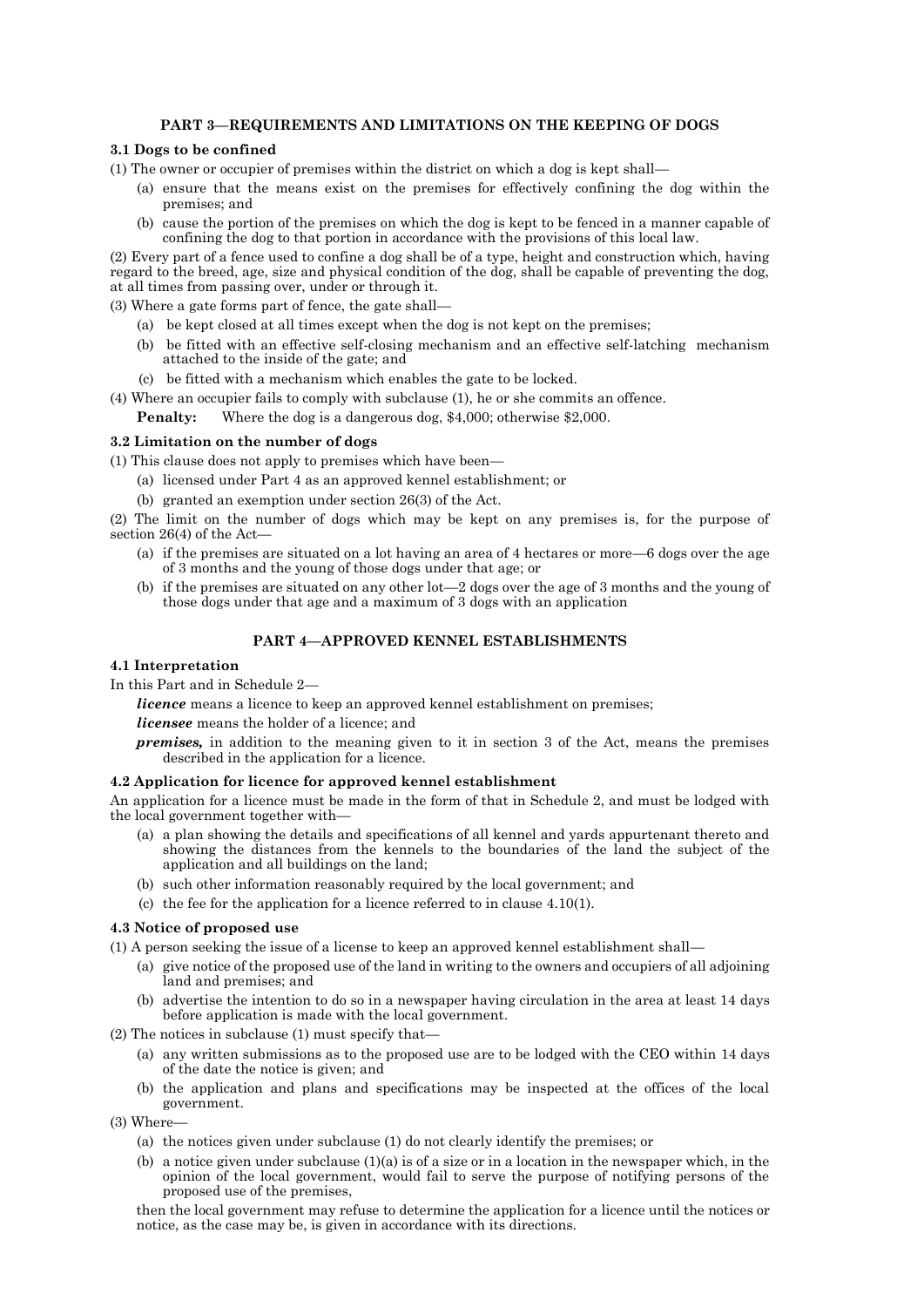# **4.4 Exemption from notice requirements**

Where an application for a licence is made in respect of premises on which an approved kennel establishment is either a—

- (a) permitted use; or
- (b) use which the local government may approve subject to compliance with specified notice requirements,

under a town planning scheme, then the requirements of clauses 4.2(b), 4.3 and 4.5(a) do not apply in respect of the application for a licence.

#### **4.5 When application can be determined**

- An application for a licence is not to be determined by the local government until—
	- (a) the applicant has complied with clause 4.2;
	- (b) the applicant submits proof that the notices referred to in clause 4.3(1) have been given in accordance with that clause; and
	- the local government has considered any written submissions received within the time specified in clause 4.3(2)(a) on the proposed use of the premises.

#### **4.6 Determination of application**

In determining an application for a licence, the local government is to have regard to

- (a) the matters referred to in clause 4.7;
- (b) any written submissions received within the time specified in clause  $4.3(2)(a)$  on the proposed use of the premises;
- (c) any economic or social benefits which may be derived by any person in the district if the application for a licence is approved;
- (d) the effect which the kennel establishment may have on the environment or amenity of the neighbourhood;
- (e) whether the approved kennel establishment will create a nuisance for the owners and occupiers of adjoining premises; and
- (f) whether or not the imposition of and compliance with appropriate conditions of a licence will mitigate any adverse effects of the approved kennel establishment identified in the preceding paragraphs.

### **4.7 Where application cannot be approved**

The local government cannot approve an application for a licence where—

- (a) an approved kennel establishment cannot be permitted by the local government on the premises under a town planning scheme; or
- (b) an applicant for a licence or another person who will have the charge of the dogs will not reside on the premises, or, in the opinion of the local government, sufficiently close to the premises so as to control the dogs and so as to ensure their health and welfare.

#### **4.8 Conditions of approval**

(1) The local government may approve an application for a licence subject to the conditions contained in Schedule 3 and to such other conditions as the local government considers appropriate.

(2) In respect of a particular application for a licence, the local government may vary any of the conditions contained in Schedule 3.

#### **4.9 Compliance with conditions of approval**

A licensee who does not comply with the conditions of a licence commits an offence.

**Penalty:** Where a dog involved in the contravention is a dangerous dog, \$4,000 and a daily penalty of \$400; otherwise \$2,000 and a daily penalty of \$200.

# **4.10 Fees**

(1) On lodging an application for a licence, the applicant is to pay a fee to the local government.

(2) On the issue or renewal of a licence, the licensee is to pay a fee to the local government.

(3) On lodging an application for the transfer of a valid licence, the transferee is to pay a fee to the local government.

(4) The fees referred to in subclauses (1) to (3) are to be imposed and determined by the local government under sections 6.16 to 6.19 of the *Local Government Act 1995*.

# **4.11 Form of licence**

The licence is to be in the form determined by the local government and is to be issued to the licensee.

# **4.12 Period of licence**

(1) licence to keep an approved kennel establishment shall remain valid for a period of twelve (12) months from the date of issue thereof.

(2) A licence is to be renewed if the fee referred to in clause 4.10(2) is paid to the local government prior to the expiry of the licence.

(3) On the renewal of a licence the conditions of the licence at the time of its renewal continue to have effect.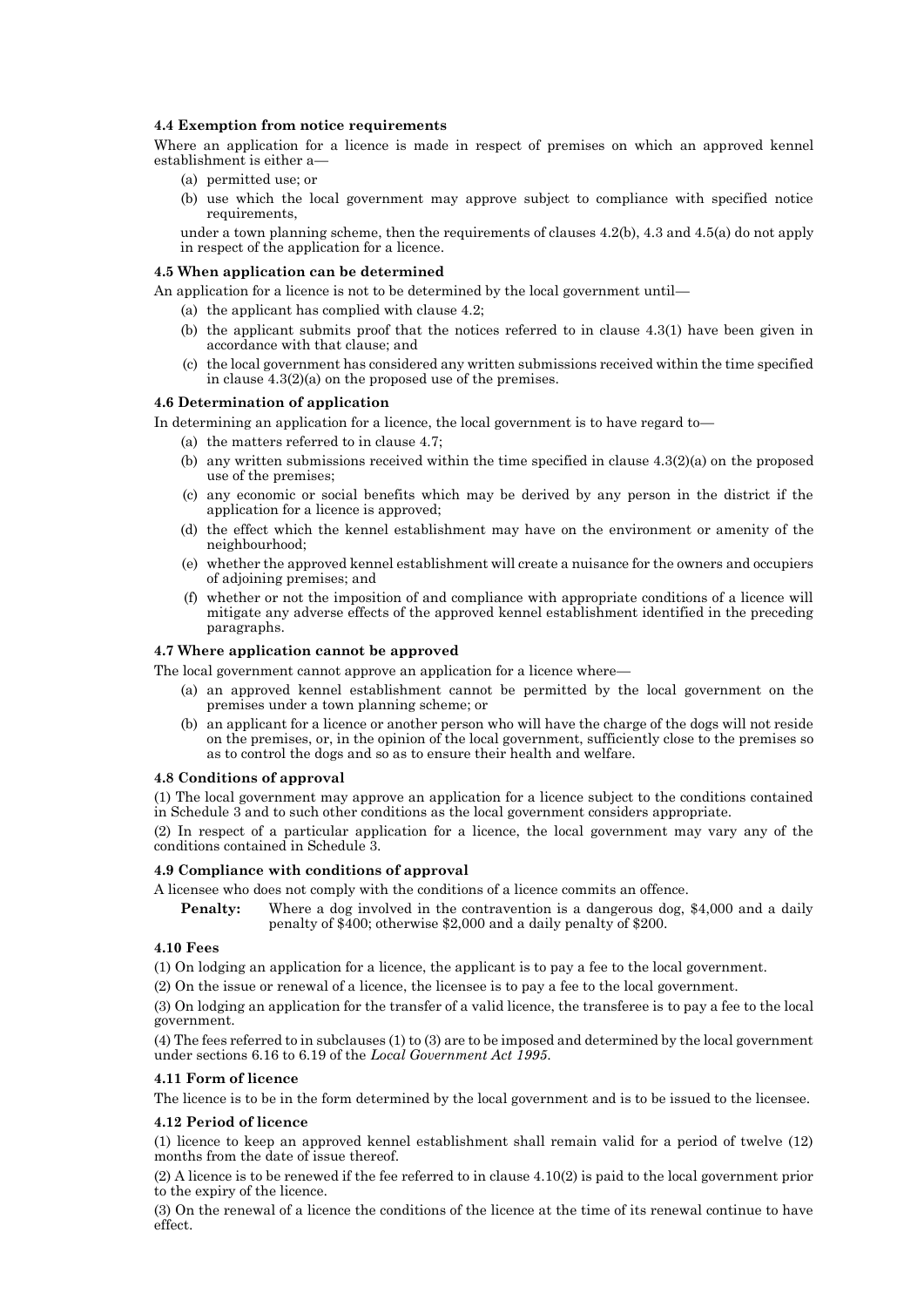# **4.13 Variation or cancellation of licence**

(1) The local government may vary the conditions of a licence.

- (2) The local government may cancel a licence—
	- (a) on the request of the licensee;
	- (b) following a breach of the Act, the Regulations or this local law; or
	- (c) if the licensee is not a fit and proper person.

(3) The date a licence is cancelled is to be, in the case of—

- (a) paragraph (a) of subclause (2), the date requested by the licensee; or
- (b) paragraphs (b) and (c) of subclause (2), the date determined under section 27(6) of the Act.

(4) If a licence is cancelled the fee paid for that licence is not refundable for the term of the licence that has not yet expired.

# **4.14 Transfer**

(1) An application for the transfer of a valid licence from the licensee to another person must be—

- (a) made in the form determined by the local government;
- (b) made by the transferee;
- (c) made with the written consent of the licensee; and
- (d) lodged with the local government together with—
	- (i) written evidence that a person will reside at or within reasonably close proximity to the premises the subject of the licence; and
	- (ii) the fee for the application for the transfer of a licence referred to in clause 4.10(3).

(2) The local government is not to determine an application for the transfer of a valid licence until the transferee has complied with subclause (1).

(3) The local government may approve, whether or not subject to such conditions as it considers appropriate, or refuse to approve an application for the transfer of a valid licence.

(4) Where the local government approves an application for the transfer of a valid licence, then on the date of approval, unless otherwise specified in the notice issued under clause 4.15(b), the transferee becomes the licensee of the licence for the purposes of this local law.

# **4.15 Notification**

The local government is to give written notice to—

(a) an applicant for a licence of the local government's decision on her or his application;

- (b) a transferee of the local government's decision on her or his application for the transfer of a valid licence;
- (c) a licensee of any variation made under clause 4.13(1);
- (d) a licensee when her or his licence is due for renewal and the manner in which it may be renewed;
- (e) a licensee when her or his licence is renewed;
- (f) a licensee of the cancellation of a licence under clause  $4.13(2)(a)$ ; and
- (g) a licensee of the cancellation of a licence under paragraphs (b) or (c) of clause 4.13(2), which notice is to be given in accordance with section 27(6) of the Act.

# **4.16 Inspection of kennel**

With the consent of the occupier, an authorised person may inspect an approved kennel establishment at any time.

# **PART 5—MISCELLANEOUS**

# **5.1 Offence to excrete**

(1) A dog must not excrete on—

- (a) any thoroughfare or other public place; or
- (b) any land which is not a public place without the consent of the occupier.

(2) Subject to subclause (3), if a dog excretes contrary to subclause (1), every person liable for the control of the dog at that time commits an offence.

(3) The person liable for the control of the dog does not commit an offence against subclause (2) if any excreta is removed immediately by that person.

(4) Notwithstanding clause 6.3, the maximum penalty for an offence under subclause (1) is \$1000.

# **PART 6—ENFORCEMENT**

# **6.1 Interpretation**

In this Part—

*infringement notice* means the notice referred to in clause 6.5; and *notice of withdrawal* means the notice referred to in clause 6.8(1).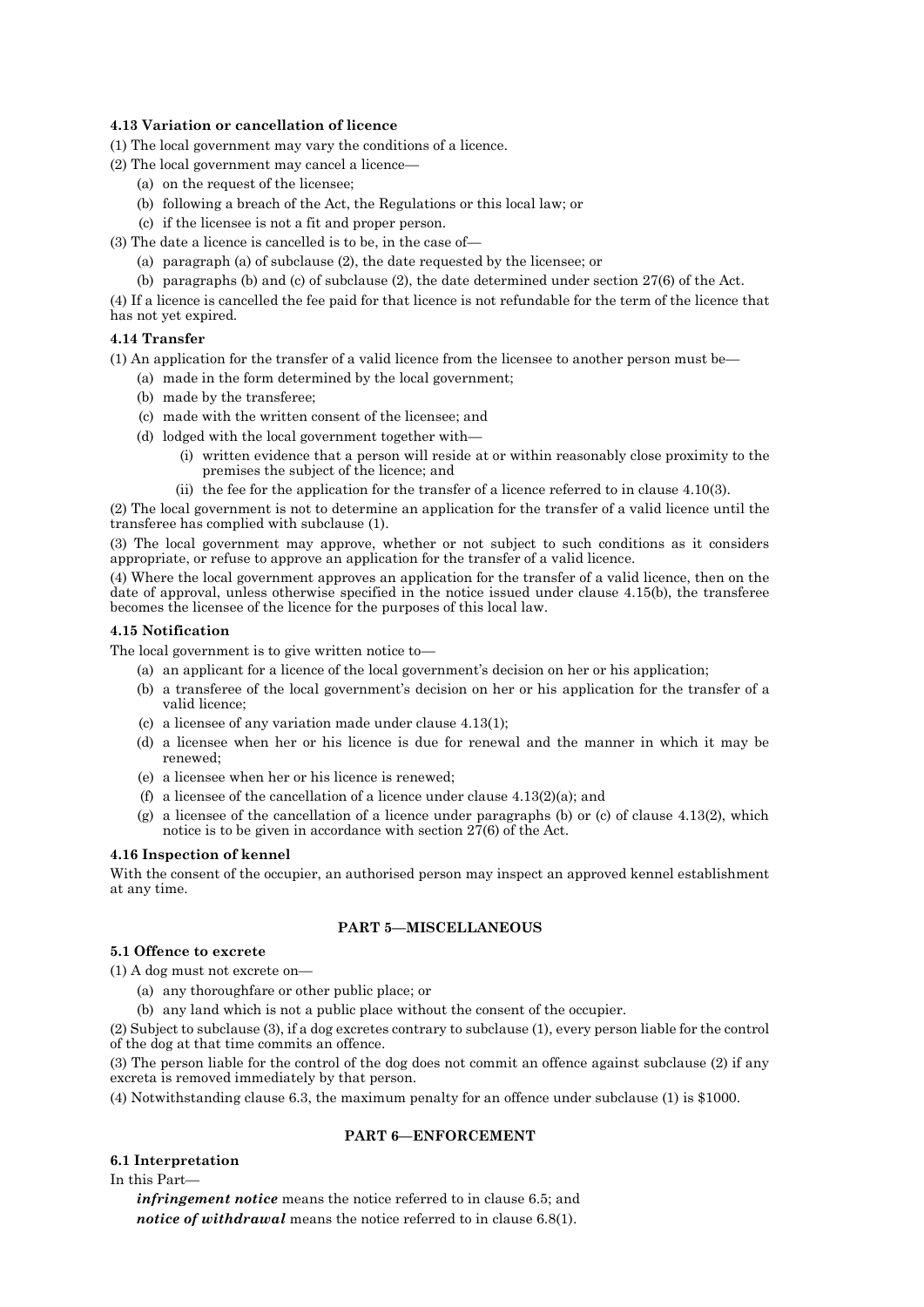# **6.2 Offences**

A person who fails to do anything required or directed to be done under this local law, or who does anything which under this local law that person is prohibited from doing, commits an offence.

#### **6.3 General penalty**

A person who commits an offence under this local law is liable, on conviction, to a penalty not exceeding \$5,000 and if the offence is of a continuing nature, to an additional penalty not exceeding \$100 for each day or part of the day during which the offence has continued.

### **6.4 Modified penalties**

(1) The offences contained in Schedule 1 are offences in relation to which a modified penalty may be imposed.

(2) The amount appearing in the fourth column of Schedule 1 directly opposite an offence is the modified penalty payable in respect of that offence if—

- (a) the dog is not a dangerous dog; or
- (b) the dog is a dangerous dog, but an amount does not appear in the fourth column directly opposite that offence.

(3) The amount appearing in the fifth column of Schedule 1 directly opposite an offence is the modified penalty payable in respect of that offence if the dog is a dangerous dog.

### **6.5 Issue of infringement notice**

Where an authorised person has reason to believe that a person has committed an offence in respect of which a modified penalty may be imposed, he or she may issue to that person a notice in the form of Form 8 of the First Schedule of the Regulations.

### **6.6 Failure to pay modified penalty**

Where a person who has received an infringement notice fails to pay the modified penalty within the time specified in the notice, or within such further time as may in any particular case be allowed by the CEO, he or she is deemed to have declined to have the offence dealt with by way of a modified penalty.

### **6.7 Payment of modified penalty**

(1)A person who has received an infringement notice may, within the time specified in that notice or within such further time as may in any particular case be allowed by the CEO, send or deliver to the local government the amount of the prescribed penalty, with or without a reply as to the circumstances giving rise to the offence, and the local government may thereupon—

- (a) appropriate that amount in satisfaction of the penalty and issue an acknowledgment; or
- (b) withdraw the Infringement Notice and refund the amount so paid.

(2) Where a person does not contest an allegation that the person committed an offence of the kind to which this clause applies, the production of an acknowledgment from the local government that the modified penalty has been paid to the local government is a defence to a charge of the offence is respect of which the modified penalty was paid.

#### **6.8 Withdrawal of infringement notice**

(1) Whether or not the modified penalty has been paid, local government, or an authorised person may withdraw an infringement notice by sending a notice in the form of Form 9 of the First Schedule of the Regulations, any amount received by way of modified penalty must be refunded and any acknowledgment of the receipt of that amount must for the purposes of any proceedings in respect of the alleged offence be regarded as not having been issued.

(2) A person authorised to issue an infringement notice under clause 6.5 cannot sign or send a notice of withdrawal.

#### **6.9 Service**

An infringement notice or a notice of withdrawal may be served on a person personally, or by leaving it at or posting it to her or his address as ascertained from her or him, or as recorded by the local government under the Act, or as ascertained from inquiries made by the local government.

| Schedule 1—Offences in respect of which modified penalty applies |
|------------------------------------------------------------------|
| clause 6.4)                                                      |

| Item | <b>Offence</b> | Nature of offence                                           | Modified<br>penalty \$ | Dangerous Dog<br><b>Modified Penalty \$</b> |
|------|----------------|-------------------------------------------------------------|------------------------|---------------------------------------------|
|      | 3.1            | Failing to provide means for effectively<br>confining a dog | 200                    |                                             |
|      | 4.9            | Failing to comply with the conditions of<br>a licence       | 200                    |                                             |
|      | 5.1(2)         | Dog excreting in prohibited place                           | 100                    |                                             |

Dated 2nd February 2022.

The Common Seal of the *Town of Port Hedland* was affixed by authority of a resolution of the Council in the presence of: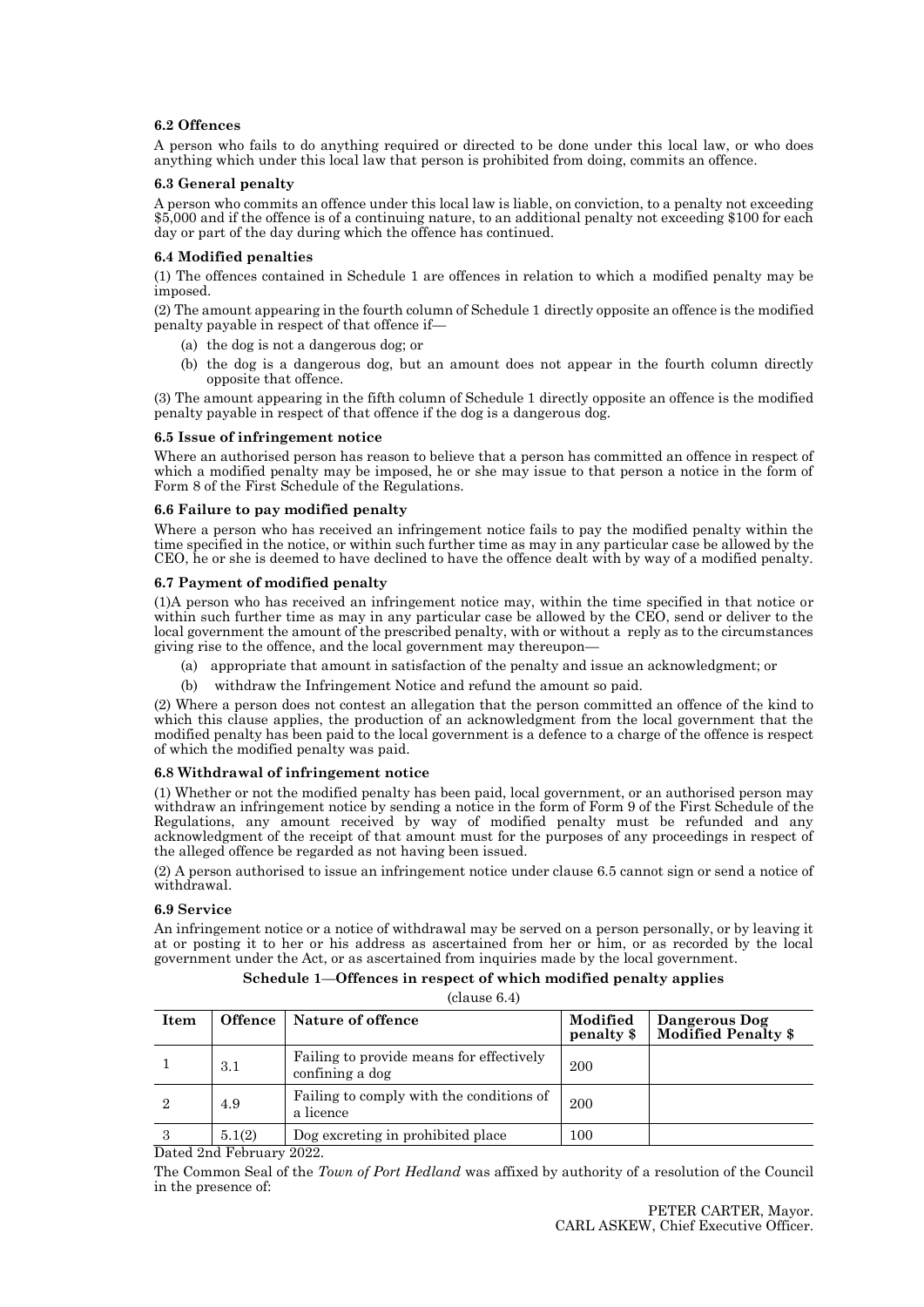# **Schedule 2—Application for a licence for an approved kennel establishment**

(clause 4.2)

I/we (full name) ........................................................................................................................................ of (postal address) .................................................................................................................................... (telephone number).................................................................................................................................. (facsimile number) ................................................................................................................................... (E-mail address)....................................................................................................................................... Apply for a licence/renewal for an approved kennel establishment at (address of premises).............. .................................................................................................................................................................. For (number and breed of dogs)............................................................................................................... \* (insert name of person) ............................................................ will be residing at the premises on and from (insert date) ........................................... \* (insert name of person) .................................................. will be residing (sufficiently close to the premises so as to control the dogs and so as to ensure their health and welfare) at ............................................................................... (insert address of residence) on and from ................................... (insert date). Attached are— (a) a site plan of the premises showing the location of the kennels and yards and all other buildings and structures and fences; (b) plans and specifications of the kennel establishment; (c) copy of notice of proposed use to appear in newspaper; (d) copy of notice of proposed use to be given to adjoining premises; (e) written evidence that a person will reside— (i) at the premises; or (ii) sufficiently close to the premises so as to control the dogs and so as to ensure their health and welfare; and (f) if the person in item (e) is not the applicant, written evidence that the person is a person in charge of the dogs. I confirm that I have read and agree to comply with the Code of Practice known as ………………………………………………………, in the keeping of dogs at the proposed kennel establishment. Signature of applicant.......................................................... Date ...................................................................................... delete where inapplicable. Note: a licence if issued will have effect for a period of 12 months—section 27.5 of the Dog Act.  $\overline{\phantom{a}}$  , and the contract of the contract of the contract of the contract of the contract of the contract of the contract of the contract of the contract of the contract of the contract of the contract of the contrac OFFICE USE ONLY

Application fee paid on *[insert date]*.

# **Schedule 3**—**Conditions of a licence for an approved kennel establishment**

(clause 4.8(1))

An application for a licence for an approved kennel establishment may be approved subject to the following conditions—

- (a) each kennel shall have a yard appurtenant thereto which is capable of retaining the dog within its confines;
- (b) each kennel and each yard must be at a distance of not less than—
	- (i) 10m from the front boundary of the premises and 10m from any other boundary of the premises;
	- (ii) 20m from any dwelling; and
	- (iii) 20m from any church, school room, hall, factory, dairy or premises where food is manufactured, prepared, packed or stored for human consumption;
- (c) each yard for a kennel must be kept securely fenced with a fence not less than two metre in height constructed of materials approved by the local government;
- (d) the minimum floor area for each kennel must be calculated at 2.5 times the length of the breed of dog (when it is fully grown), squared, times the number of dogs to be housed in the kennel and the length of the dog is to be determined by measuring from the base of the tail to the front of its shoulder;
- (e) the floor area of the yard attached to any kennel or group of kennels must be at least twice the floor area of the kennel or group of kennels to which it is attached;